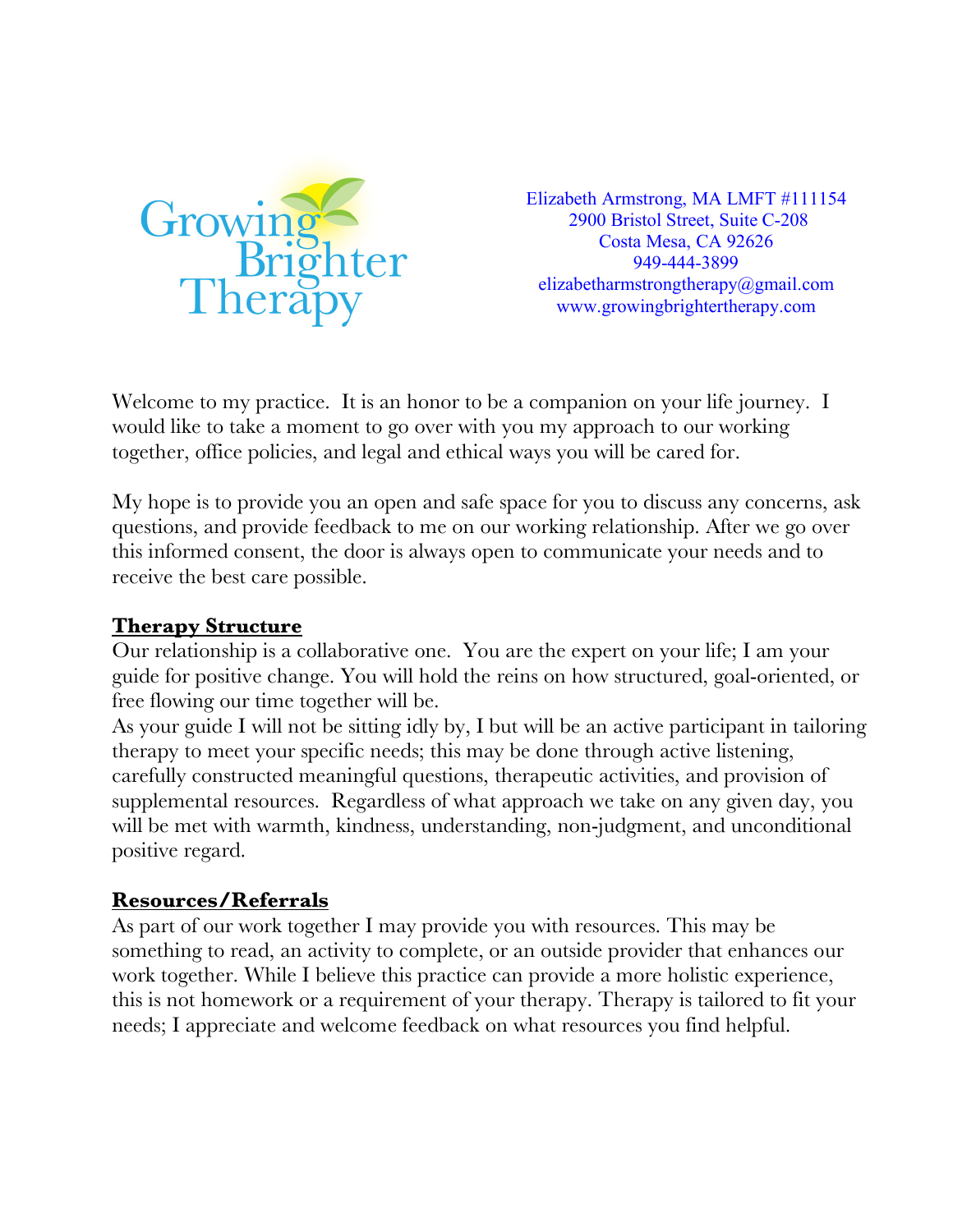#### **Therapy Environment**

I believe that environment affects our mood. I strive to create a space that is comfortable and welcoming. Coffee, tea, and sparkling water are provided, as well as a comfy couch with access to pillows, blankets, and sensory items. I will also check with you regarding lighting, temperature, and candles. Please do not hesitate to communicate with me if there is something I can do to make the environment more pleasant.

### **Therapy Frequency**

Your therapy journey is a unique one. The duration and frequency of therapy will depend upon your specific needs. Typically, I recommend weekly or bi-weekly therapy to start. Sessions may decrease in frequency over time. You may find what you've been seeking in a brief time and chose to discontinue, or you may find that regular therapy fits your needs as part of your self-care. You are never beholden to participate in any number of sessions; with that being said, positive change often occurs through a process, not instantaneously. If/when you are ready to terminate therapy or take a hiatus; please let me know, so we can schedule a parting session. This is beneficial to review previous goals and concerns, and to note gains and skills that you may incorporate into your daily life.

#### **Unit of Treatment**

As a systems therapist, it is within my scope and skill to provide you with both individual and family therapy. Should you like to bring an important person in the room for couple or family work, please discuss and schedule with me prior. If you would best be served by a referral to another therapist, I will discuss options with you.

## **Confidentiality**

The relationship between us, and information and disclosures made by you are confidential by law. I will not release information about you including your identity as a client, without your written consent. The limitations to confidentiality include child, elder, or dependent persons abuse, if there is a clear and present danger to self or identifiable other, if mandated by a court order, or if a diagnosis is required by an insurance provider.

#### **Fees/Insurance**

Fee for therapy service is \$150 for each 55 minutes session. Session fee is due at the time of service. Cash, check, or credit cards are all accepted forms of payment. For your convenience, you may choose to keep a credit card authorization in your confidential client.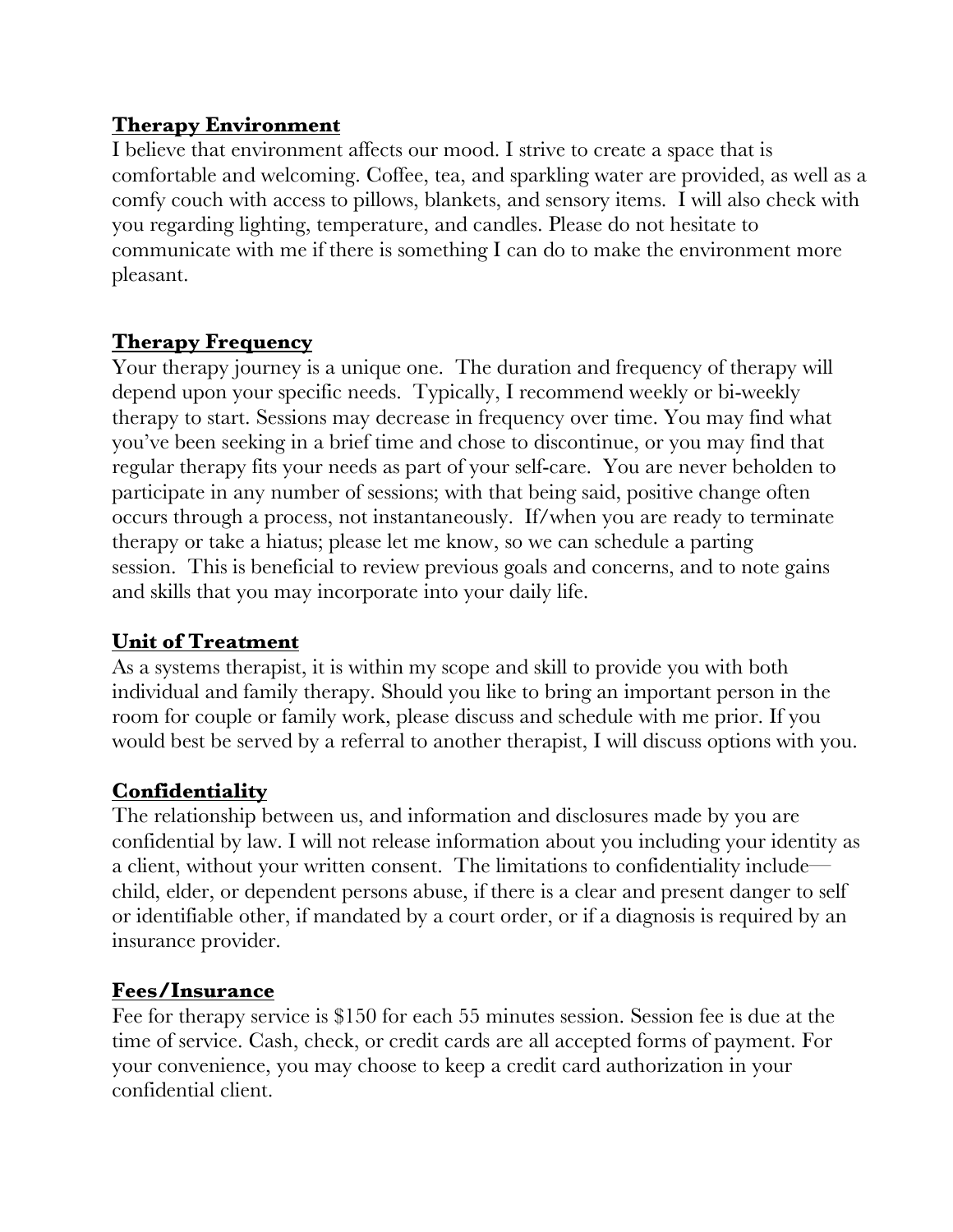I do not bill insurance directly. Upon request, I can provide you with receipts to submit to your provider, this is typically done monthly. Please check with your carrier regarding your benefits for mental health coverage and reimbursement.

## **Cancellation Policy**

Your appointment time is reserved especially for you. I require a MINIMUM OF 24 HOURS notice for cancellation or reschedule. Due to the nature of specialized care, I see a maximum of eight patients per day. If you do not attend your session, not only will we not have the consistency required to achieve your best care, but it also takes appointment availability away from other patients who would like the time. I understand that illness, work, children, and emergencies, can get in the way of our commitments—because of this, I offer every client ONE FREE cancellation/reschedule that takes place less than 24 hours before your scheduled time. Beyond one late cancel/reschedule, you will be charged 100% of your therapy fee for missed appointments or late cancellations.

### \*ALL CLIENTS PLEASE INITIAL BELOW

I understand that I will be charged 100% of my therapy fee for missed appointments or cancellations with less than 24 hours notice \_\_\_\_\_\_\_\_\_\_\_\_\_\_\_\_\_\_\_\_\_\_\_\_\_\_\_\_\_\_\_\_\_

## **Office Hours/Therapist Availability**

Therapy sessions are by appointment only. Please schedule your appointment by phone or text, 949-444-3899, by email, elizabetharmstrongtherapy.com, or in office following a visit.

My office hours are currently as follows:

Sunday 10am-3pm Monday 10am-8pm Tuesday 3pm-9pm Wednesday 10am-8pm

(Hours are subject to change)

You are welcome to contact me anytime outside of my office hours for scheduling purposes, I will reply to you as soon as possible. Unless we have an agreed upon session scheduled for teletherapy, I cannot provide you with services beyond scheduling appointments by text or email; this is both to ethically protect our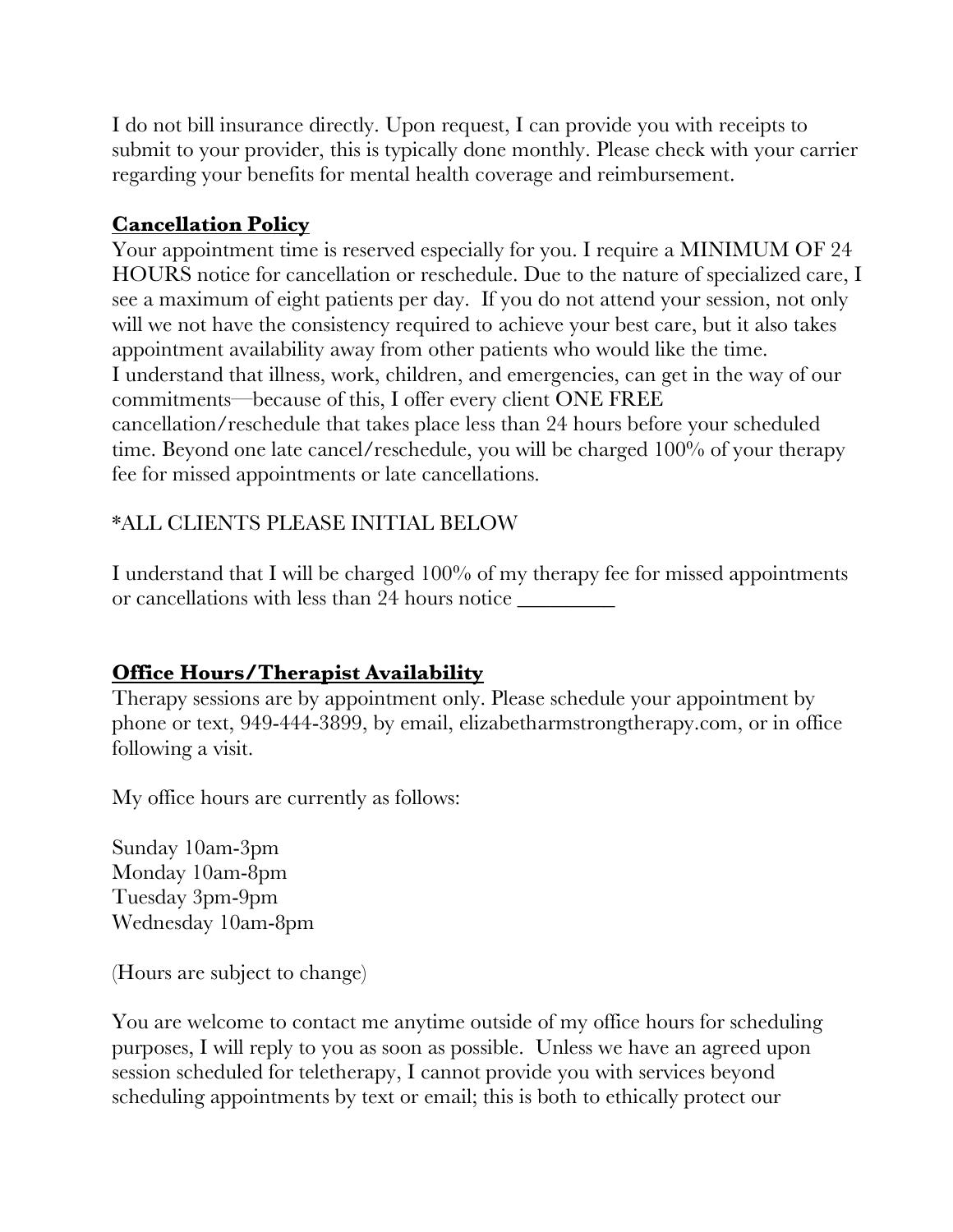therapeutic relationship and your privacy. Confidentiality cannot necessarily be assured through electronic devices.

## **Litigation**

Please be advised that I do not participate in person, by phone or in writing to any court related matter that a client may be a party to or become a party to in any way. I do not write letters regarding their client's treatment to any entity, including court. At no time will I offer an opinion or recommendation in any court matter, especially as it relates to custody. If a court order is served and is requesting that I be present in person and or there is a request for records, the client's consent will be requested before turning over confidential information. When obtaining this consent, the client will be told exactly what has been requested by court and there is no guarantee that the information will be kept confidential. This includes a client's mental health history; current status and inclusive records and may not be in the best interest of the client. The therapist client relationship does not render the therapist as an advocate.

# **Court Policy & Fees**

Please be advised that should I be ordered by court to write a letter to the court, the time shall be billed at \$200 per hour. Please be advised that should I be court ordered to appear in court, the fee stipulation is as follows:

- \$2,000 per day plus \$200 per hour for travel to and from the court.
- \$200 per hour for preparation

I will NOT be ON-CALL at anytime. Should a case be continued, the therapist will be paid in full for each day as well as an additional \$1,000 per day as it hinders the therapist's ability to be available to their other clients. All court fees must be received by cashier's check 7 days prior to the court date. Should the court calendar the hearing for another date, the therapist must be re-issued a new subpoena with the new court hearing date. Should the therapist be on vacation, the party initiating the court order must take reasonable steps to avoid imposing undue burden or expense on a person subject to the subpoena.

## **Teletherapy**

Depending on your therapy needs, I may be able to provide you with teletherapy via FaceTime or phone. This is typically most appropriate if you are traveling or have a temporary reason you cannot leave your residence. Please note that I will take all measures possible to ensure confidentiality if we conduct a teletherapy session, but I cannot guarantee the same level of privacy versus in person meetings. If you are interested in teletherapy, please discuss with me so we can determine if it most appropriate for your needs.